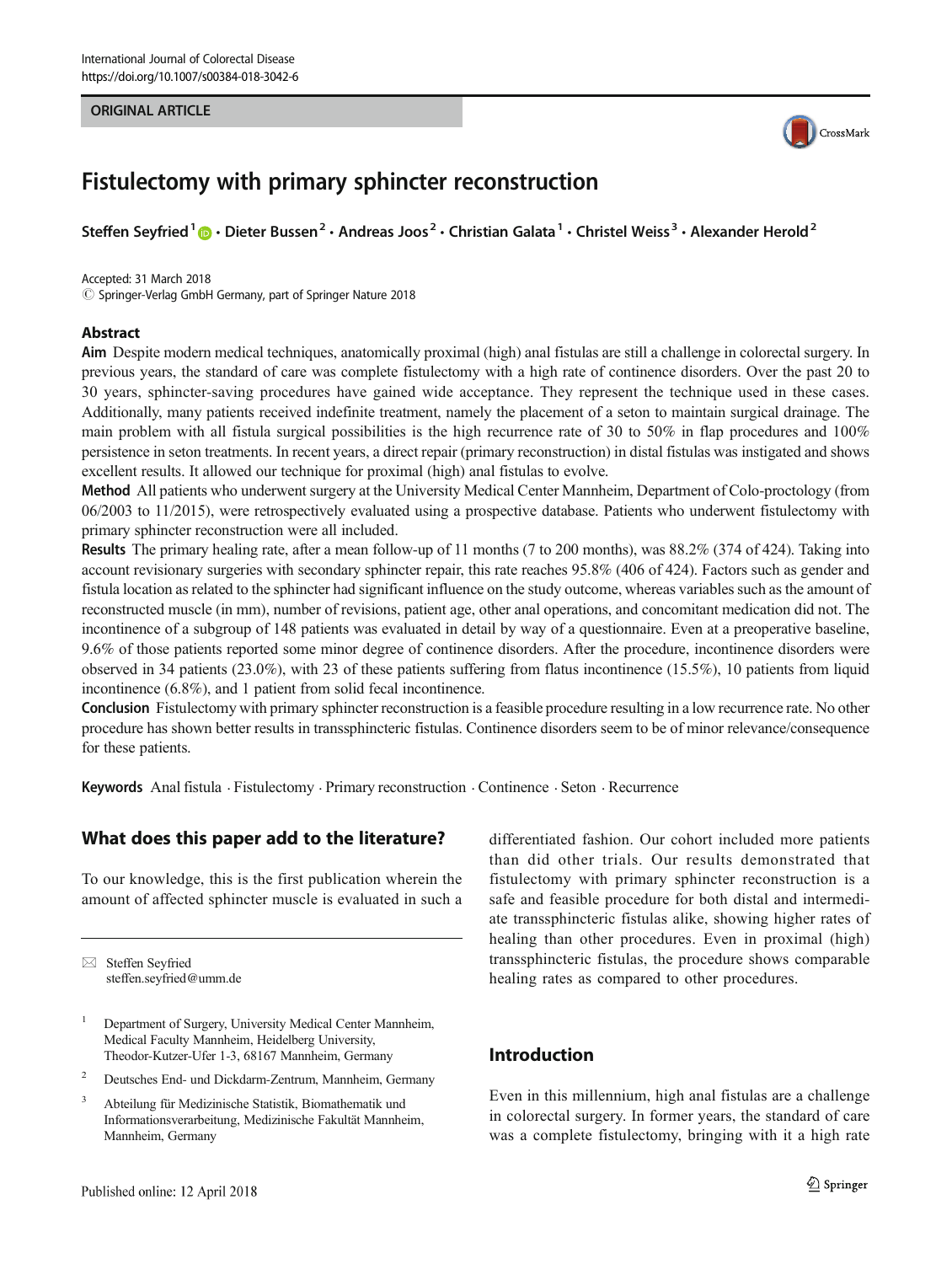<span id="page-1-0"></span>of continence disorders [\[1](#page-7-0)]. Because of this, there was a shift towards sphincter-sparing procedures. Over the past 20 to 30 years, flap procedures have gained wide acceptance and were used in these cases. Alternatively, many patients were treated with a seton as a definite treatment, e.g., Crohn's fistulas. The main complication of all of these surgical possibilities is still a high rate of recurring and persisting fistulas, with a recurrence of 30 to 50% in flap procedures and 100% in seton placements [[1\]](#page-7-0). Direct repairs in distal fistulas, via the use of primary reconstruction, began 10 years ago and produced excellent results [\[2](#page-7-0)]. This success allowed surgeons to expand such surgical techniques to incorporate intermediate and proximal (high) anal fistulas as well.

# Method

This study is a retrospective evaluation of prospectively acquired data from patients in a single-center setting. The study was approved by the local ethics committee (2017- 819R-MA). All patients have given their informed consent to participate.

#### Patients

All consecutive patients operated on by the principal surgeon were retrospectively evaluated by use of a prospective database. In this study, 439 patients, of which 171 were female and 268 were male, with a mean age of 47 years, underwent operations (Table 1). Finally, we could enroll 424 patients with a complete data set. In 17%, surgery was performed to treat persisting fistulas following prior fistula operations, 5% were

Table 1 Patient characteristics preoperative

| Number                    | 439    |             |
|---------------------------|--------|-------------|
| <b>Sex</b>                |        |             |
| Men                       | 268    | 61.05%      |
| Women                     | 171    | 38.95%      |
| Age (years)               | 47     | $(19 - 79)$ |
| Incontinence <sup>a</sup> | 13/148 | 9.60%       |
| Gas                       | 10     | 7.40%       |
| Liquid                    | 9      | 6.60%       |
| Solid                     | 3      | 2.20%       |
| Crohn's disease           | 24     | 5.47%       |
| Medication                |        |             |
| Anticoagulation           | 18     | 4.10%       |
| Immunomodulation          | 6      | 1.30%       |

<sup>a</sup> Data from 148 patients with special evaluation of incontinence

Table 2 Information about the surgeries

| Number                                                | 424         |           |  |
|-------------------------------------------------------|-------------|-----------|--|
| Length of surgery (min)                               | $21(12-62)$ |           |  |
| Type of fistula (% involved sphincter)                |             |           |  |
| Supra/high transsphincteric $(>70\%)$                 | 36          | 8.5%      |  |
| Intermed transsphincteric $(>40->70\%)$               |             | 243 57.3% |  |
| Distal transsphincteric $(< 40\%)$                    |             | 145 34.2% |  |
| Postop hospital stay (days)                           | 3           | $(1-17)$  |  |
| Time between seton placement and fistulectomy (month) | 9           | $(7-38)$  |  |
|                                                       |             |           |  |

suprasphincteric fistulas, and 95% were transsphincteric fistulas. Intersphincteric, subcutaneous, anovaginal, and rectovaginal fistulas were excluded. Patients with Crohn's disease were also included. Initially, most patients presented with a primary abscess or with chronic inflammation of a residual fistula tract. Therefore, it was necessary to reduce inflammation by way of wide abscess excisions or partial fistulectomies and to place a seton for 7 to 36 weeks (Table 2). After complete resolution of the local inflammation, patients were scheduled for a fistulectomy with primary sphincter reconstruction.

# Surgical technique

All patients received an enema or laxative suppository but no further bowel preparation. First, the fistula situation is examined again to check its operative suitability. This entails the tract being probed with a fine fistula probe (Fig. [1](#page-2-0)a). Via palpation, the amount of involved muscle can be estimated. In the vast majority of patients, the inner opening lies at the dentate line. The length of the fistula differs from case to case and depends on whether the course of the tract is straight or curved. Comparable internal and external openings might involve different amounts of sphincter muscle.

Directly distal of the inner opening is where the incision should begin, from the anoderm to the anocutaneous line. From there, the external opening is excised in an elliptical form. After the dissection of all of the subcutaneous tissue, the fistula tract is gently excised as far to the outer border of the external sphincter as possible. Now, all tissue is excised, same for the muscle. At this stage of the procedure, it is still feasible to alter techniques, if the planned operation seems unsuitable (Fig. [1b](#page-2-0)). If the procedure seems suitable, the patient received single-shot

Fig. 1 a Proximal transsphincteric dorsal fistula with a seton and probe. **b** Complete excision of fat and scar to the external sphincter and superficial incision of the sphincter. c Complete sphincter dissection until the fistula; direct vision of the dorsal fistula aspect. d Excision of granulation; epithelial tissue and scar around the fistula. e Starting the reconstruction on the right side of the sphincter. f Approximation of the muscle with single sutures. g Final aspect with complete reconstruction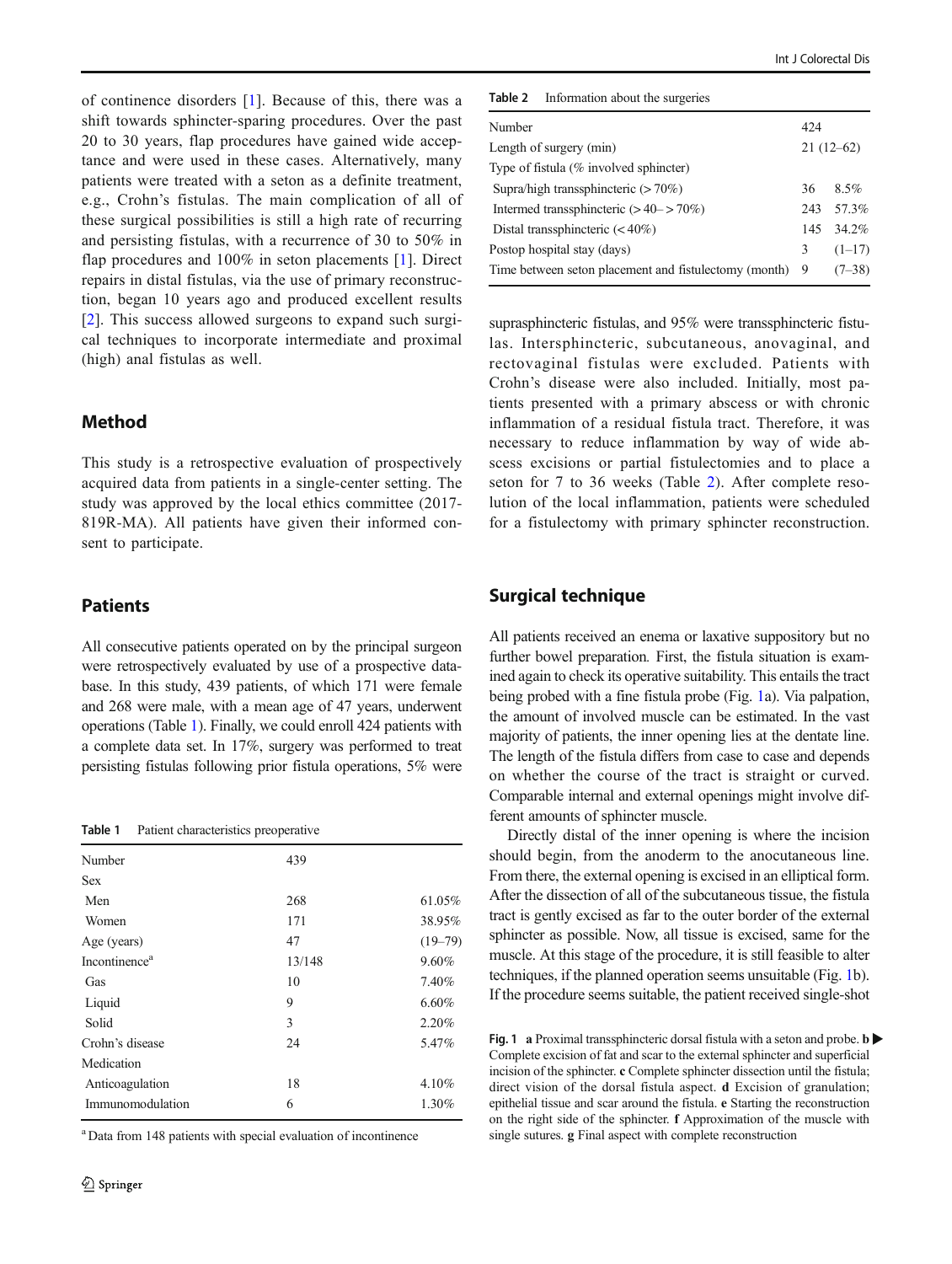<span id="page-2-0"></span>

a) Proximal transsphincteric dorsal fistula with a seton and probe



b) Complete excision of fat and scar to the external f) Approximation of the muscle with single sutures sphincter and superficial incision of the sphincter



e) Starting the reconstruction on the right side of the sphincter





c) Complete sphincter dissection until the fistula, direct vision of the dorsal fistula aspect



g) Final aspect with complete reconstruction



d) Excision of granulation, epithelial tissue and scar around the fistula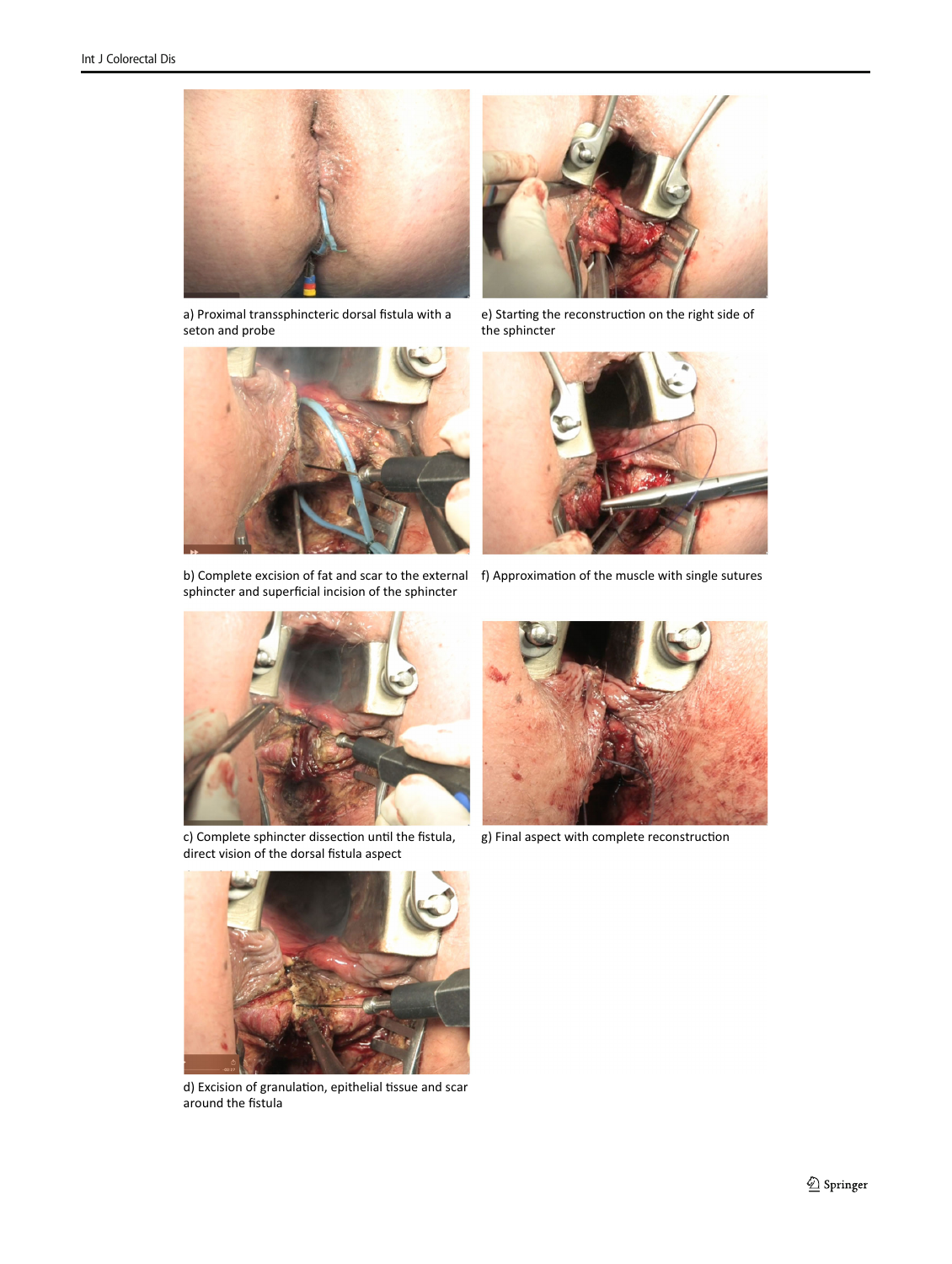<span id="page-3-0"></span>antibiotic prophylaxis (ceftriaxone 2 g and metronidazole 500 mg). The sphincter muscle is then incised vertically until the fistula tract is reached (Fig. [1c](#page-2-0)). This lay-open allows an ideal view to the tract and all surrounding tissue. No other technique allows for better exposure. In many cases, not a single tract will be found, but instead, residual cavities and holes, especially in the proximal portion of the sphincter. This technique allows these to be visualized, so that excision can be performed accurately (Fig. [1](#page-2-0)d). Practically, one starts from the distal external side. The dorsal aspect of the granulous tract is completely excised, including all cavities, and leaving only healthy tissue behind (Fig. [1e](#page-2-0)). This gives the surgeon a perfect view of the fistula, enabling a complete excision of all granulation and scar tissue. Due to the inflammation and chronic sclerosis in most cases, the separation of the internal and external sphincter is not possible, but for reconstruction, such a separation is not necessary. To achieve sufficient mobility, the sphincter muscle is mobilized from the anoderm and the external ischioanal fat. Generally, only a few millimeters of excision suffice. Reconstruction starts at the proximal-most part of the dissection; the first stiches are placed at a 45° angle to the fistula axis, so as to adapt the uppermost tissue (Fig. [1e](#page-2-0), f). With every muscle stitch, you take a deep bite to both sides and adapt the muscle by suturing a firm knot. The knots are placed on the outside of the sphincter, so as not to interfere with the healing on the inside. After two to three stiches in the muscle, the upper part of the anoderm, or distal part of the rectal mucosa around or above the dentate line, is approximated, so that the anoderm can also be reconstructed (Fig. [1g](#page-2-0)). The retractor is then carefully closed, so that the next part of the muscle can be sutured, followed by the anoderm of this section. Polydioxanone sutures (PDS), size 0 or  $2 \times 0$ , were used for muscles, and vicryl, size 0, was used for the anoderm. Finally, the entire sphincter complex is anatomically reconstructed, and the distal wound of the ischioanal space is left open to allow for lateral drainage

Fig. 2 Flowchart of all patients

Table 3 The three groups of patients

|                                  | Persisting fistula $(\%)$ Dehiscence $(\%)$ |     |
|----------------------------------|---------------------------------------------|-----|
| Distal fistulas $(n = 145)$      | 3.4                                         | 1.4 |
| Intermediate fistula $(n = 243)$ | 3.7                                         | 6.2 |
| Proximal fistula $(n = 36)$      | 11.1                                        | 41  |

(Fig. [1](#page-2-0)g) (for complete procedure, see Fig. [1a](#page-2-0)–g). The operation is completed with a soft gauze dressing. No intraanal plug is necessary. No special wound care is employed, and the wound can be rinsed out in the shower starting on the first day after the operation. The patient is allowed to walk, but physical exercises should be restrained for 4 to 6 weeks.

# Endpoints and study visits

The main indicator used in this trial was the healing rate. This was defined as the complete healing of all tracts, of external and internal opening, and no further induration evaluated by clinical examination. All patients were evaluated 2 to 4 weeks, 4 to 6 weeks, 3 months, and 6 months after the operation, as well as after 12 months, if possible. Dehiscence could be easily detected 2 to 4 weeks after the operation via inspection and palpation, because at this point, the external wound is still open. The latter examination is mandatory and is performed by the operating surgeon, who is aware of the patient's intraoperative status and the postoperative situation.

A failure to heal resulted in persisting fistulas. Primary healing with a subsequent recurrence was also observed. Both of these situations were summarized under the term recurrence in this trial.

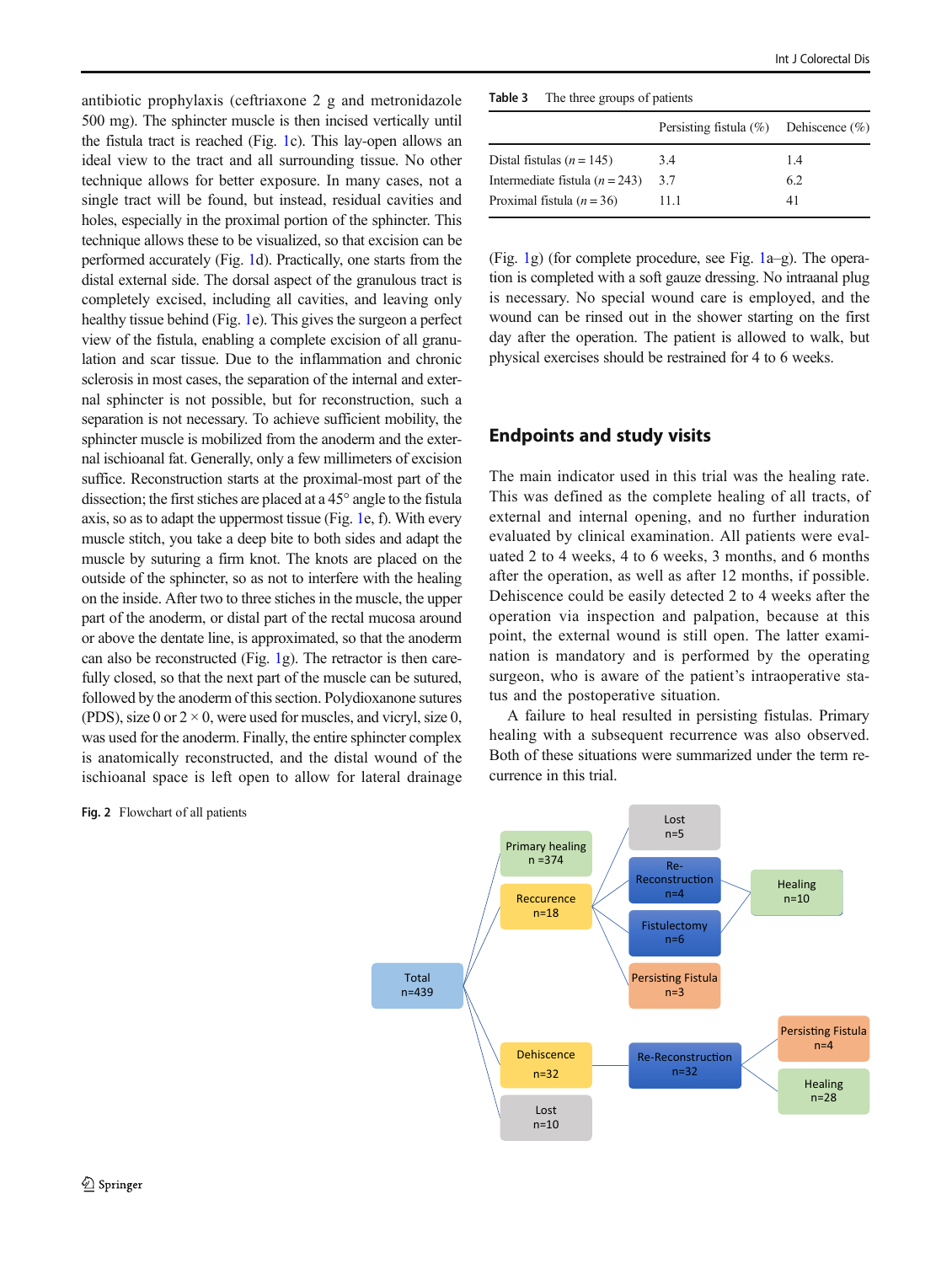| Table 4<br>Results depending on imminities of affected spillified |                |            |            |            |              |             |             |             |             |             |
|-------------------------------------------------------------------|----------------|------------|------------|------------|--------------|-------------|-------------|-------------|-------------|-------------|
| Amount affected sphincter (mm)                                    | < 10           | 10         | 15         | 20         | 25           | 30          | 35          | 40          | 50          | 60          |
| Total number per group $(n = 424)$                                | 3              | 104        | 134        | 84         | 49           | 32          | 2           | 8           | 5.          | 3           |
| Recurrence %<br>$(n=18)$                                          | $0.0\,$<br>(0) | 4.8<br>(5) | 1.5<br>(2) | 3.4<br>(3) | 4.2<br>(2)   | 15.6<br>(5) | 0.0<br>(0)  | 0.0<br>(1)  | 0.0<br>(0)  | 0.0<br>(0)  |
| Dehiscence %<br>$(n=32)$                                          | 0.0<br>(0)     | 2,9<br>(3) | 3,7<br>(5) | 6,7<br>(6) | 12,5<br>(6)  | 12,5<br>(4) | 50,0<br>(1) | 37,5<br>(3) | 60,0<br>(3) | 33,3<br>(1) |
|                                                                   | $0 - 20$       |            |            |            | $>20 - 540$  |             |             | $\geq 40$   |             |             |
|                                                                   | 325            |            |            |            | 83           |             |             | 16          |             |             |
|                                                                   | 3.1<br>(10)    |            |            |            | 8.4<br>(7)   |             |             | 6.3<br>(1)  |             |             |
|                                                                   | 4.3<br>(14)    |            |            |            | 13.3<br>(11) |             |             | 37.5<br>(6) |             |             |

<span id="page-4-0"></span>Table 4 Results depending on millimeters of affected sphincter

Because of the large cohort, subgroups were established: distal fistulas, where the tract crosses the distal third of the sphincter; intermediate fistulas, where the tract crosses the middle third of the sphincter; and proximal fistulas, where the tract crosses the proximal third of the sphincter. The sphincter length and the amount of sphincter that was surrounded by the fistula tract were measured in millimeters (mm). These were always rounded up or down per 5 mm part. This range of two measurements was then compared, resulting in the percentage of involved sphincter, e.g., 20 mm of included sphincter out of a total length of 50 mm, which results in 40% of engaged muscle. To our knowledge, this is the first study evaluating these details.

## Statistical analysis

In order to compare two groups (i.e., healing "yes" or "no"), the following tests were used wherever appropriate:  $\text{chi}^2$  test, Fisher's exact test, Cochran-Armitage trend test, two-sample t test, or Mann-Whitney U test. Furthermore, a logistic regression analysis with a binary outcome was performed in order to analyze several factors simultaneously. A test result with a p value less than 0.05 has been considered as significant.

All statistical calculations have been done with SAS, release 9.3 (SAS Institute Inc., Cary, NC, USA).

## Results

Our experience with complete fistulectomy, including primary sphincter reconstruction, started in 2003. The primary healing rate after a mean follow-up of 11 months (7 to 200 months) was 88.2% (374 out of 424). When adding a revisionary surgery with a second sphincter repair, this percentage reaches 95.8% (406 out of 424). The procedure was done in a median time of 21 min (12 to 62). The median postoperative hospitalization in these patients was 3 days (1 to 17) (Table [2](#page-1-0)).

If any dehiscence of the sutures was detected at the time of the first follow-up visit, a re-operation was indicated. During this procedure, the muscle was again sutured and approximated as in the first operation. Of the 32 patients who experienced wound dehiscence, 28 of those patients healed without further complications upon



Fig. 3 Results depending on millimeters of affected sphincter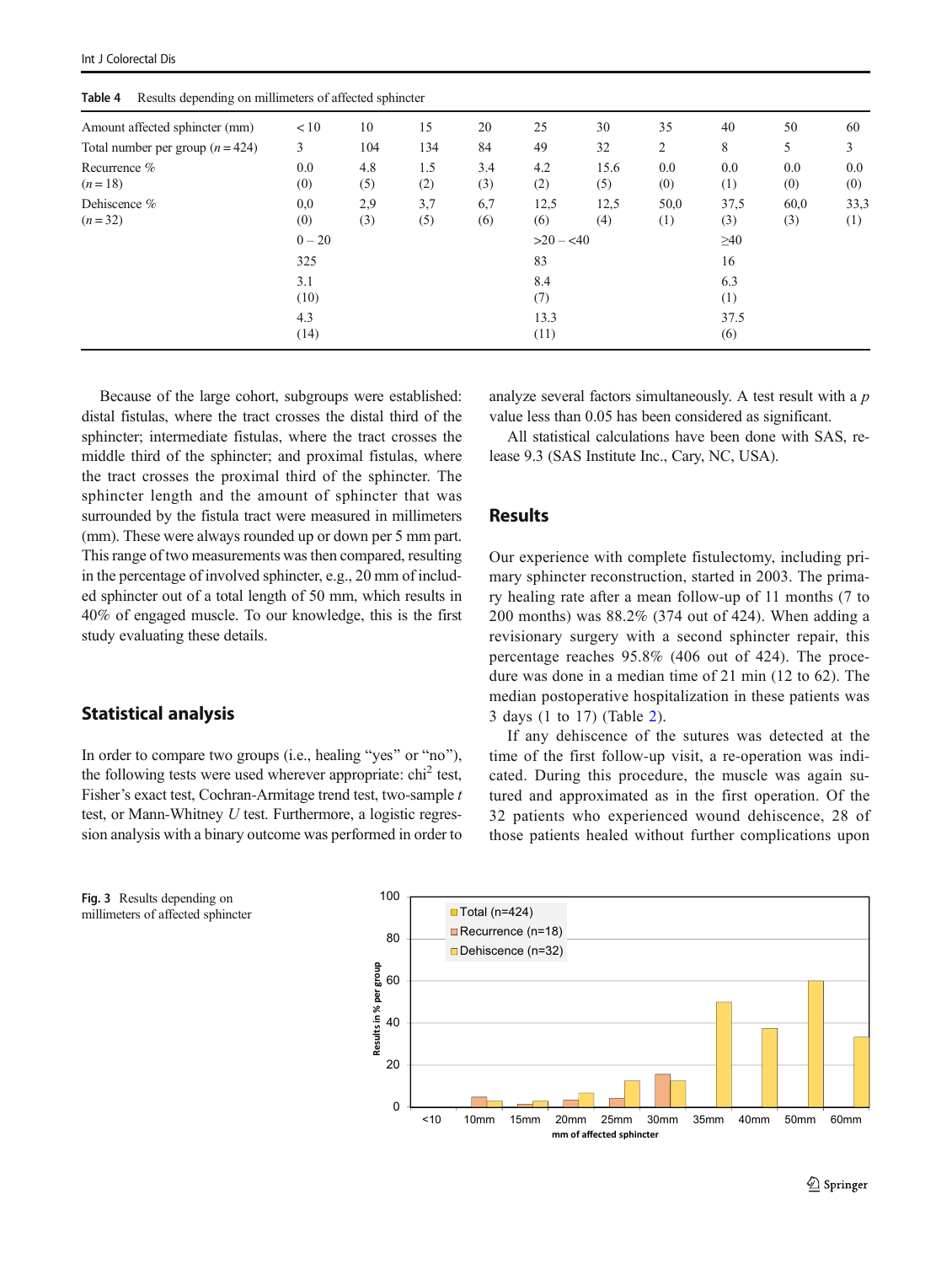| Amount affected sphincter $(\%)$   | 10          | 20         | 30         | 40         | 50          | 60          | 70          | 80          | 90          | 100         |
|------------------------------------|-------------|------------|------------|------------|-------------|-------------|-------------|-------------|-------------|-------------|
| Total number per group $(n = 424)$ | 5           | 29         | 111        | 87         | 95          | 61          | 11          | 11          | 7           | 7           |
| Recurrence %<br>$(n=18)$           | 0.0<br>(0)  | 6.8<br>(2) | 2.7<br>(3) | 1.2<br>(1) | 3.2<br>(3)  | 8.2<br>(5)  | 0.0<br>(0)  | 9.1<br>(1)  | 0.0<br>(0)  | 42.9<br>(3) |
| Dehiscence %<br>$(n=32)$           | 20.0<br>(1) | 0.0<br>(0) | 0.9<br>(1) | 4.6<br>(4) | 4.2<br>(4)  | 11.5<br>(7) | 36.4<br>(4) | 45.5<br>(5) | 42.9<br>(3) | 42.9<br>(3) |
|                                    | $0 - 20$    |            | $30 - 50$  |            | $50 - 70$   |             |             | $>70 - 100$ |             |             |
|                                    | 34          |            | 198        |            | 167         |             |             | 25          |             |             |
|                                    | 5.9<br>(2)  |            | 2<br>(4)   |            | 4.8<br>(8)  |             |             | 16<br>(4)   |             |             |
|                                    | 2.9<br>(1)  |            | 2.5<br>(5) |            | 8.9<br>(15) |             |             | 44<br>(11)  |             |             |

Table 5 Results depending on percentage of affected sphincter

a second reconstruction. In four patients, the muscle could be sutured again and healed, but the fistula proximal of the reconstructed sphincter persisted. The flow chart of the whole group is presented in Fig. [2.](#page-3-0)

All recurrences  $(n = 18)$  were persisting fistulas, wherein no real recurrence after primary healing occurred. In all patients, where an extensive follow-up was possible, no recurrence developed.

Because of the large number of patients, it was possible to separate subgroups and evaluate those in detail (Table [3\)](#page-3-0).

Also, these three groups were large enough to differentiate still further subgroups: from < 10 to 60 mm of reconstructed sphincter, separate groups were created (Table [4,](#page-4-0) Fig. [3](#page-4-0)). In cases with up to 3 cm of reconstructed sphincter, the recurrence and dehiscence rate was below 15%, but in cases where more than 3.5 cm were affected, the dehiscence rate only rose to 50%, with surprisingly no recurrences. But this group of high transsphincteric and suprasphincteric fistulas represents only 18 out of the 424 patients, or, 4.2% of all operated patients. A logistic regression analysis showed no significant correlation between healing rates and the amount of reconstruction in millimeters ( $p = 0.1941$ ) (Table [6](#page-6-0)).

A comparable evaluation was done using the percentage of affected sphincter. This is much more precise in relation to each individual patient, e.g., 1 cm of dorsal sphincter in a man is

20%, or less, of his sphincter complex, but 1 cm of ventral sphincter is half of the whole muscle in a woman. The results are shown in Table 5 and Fig. 4: if up to 70% of the muscle was affected—this means two thirds of the sphincter complex then the dehiscence rate was below 12%, and recurrences occurred in less than 10%. Furthermore, the logistic regression analysis for the percentage of affected muscle showed a high significant correlation concerning healing rates  $(p = 0.0114)$ . As demonstrated above, only when over 70% of the sphincter is affected, dehiscence and recurrence rate rises to around 40%. This group of 36 patients represents 8% of the total cohort. Conversely in 92% of our patients, low recurrence rates could be achieved.

This also demonstrates that the amount of affected muscle in millimeters is not as precise as the percentage of affected muscle in percent.

With multivariable evaluation, gender and location of the fistula as related to the sphincter had significant influence on the outcome, whereas the number of revisions, patient age, prior anal operations, and concomitant medication did not (Table [6](#page-6-0)).

Because of the retrospective analysis, it was not possible to rule out the results concerning the continence of all patients. Therefore, a subgroup of 148 patients, operated on from 2004 to 2007, was evaluated by using a



Fig. 4 Results depending on percentage of affected sphincter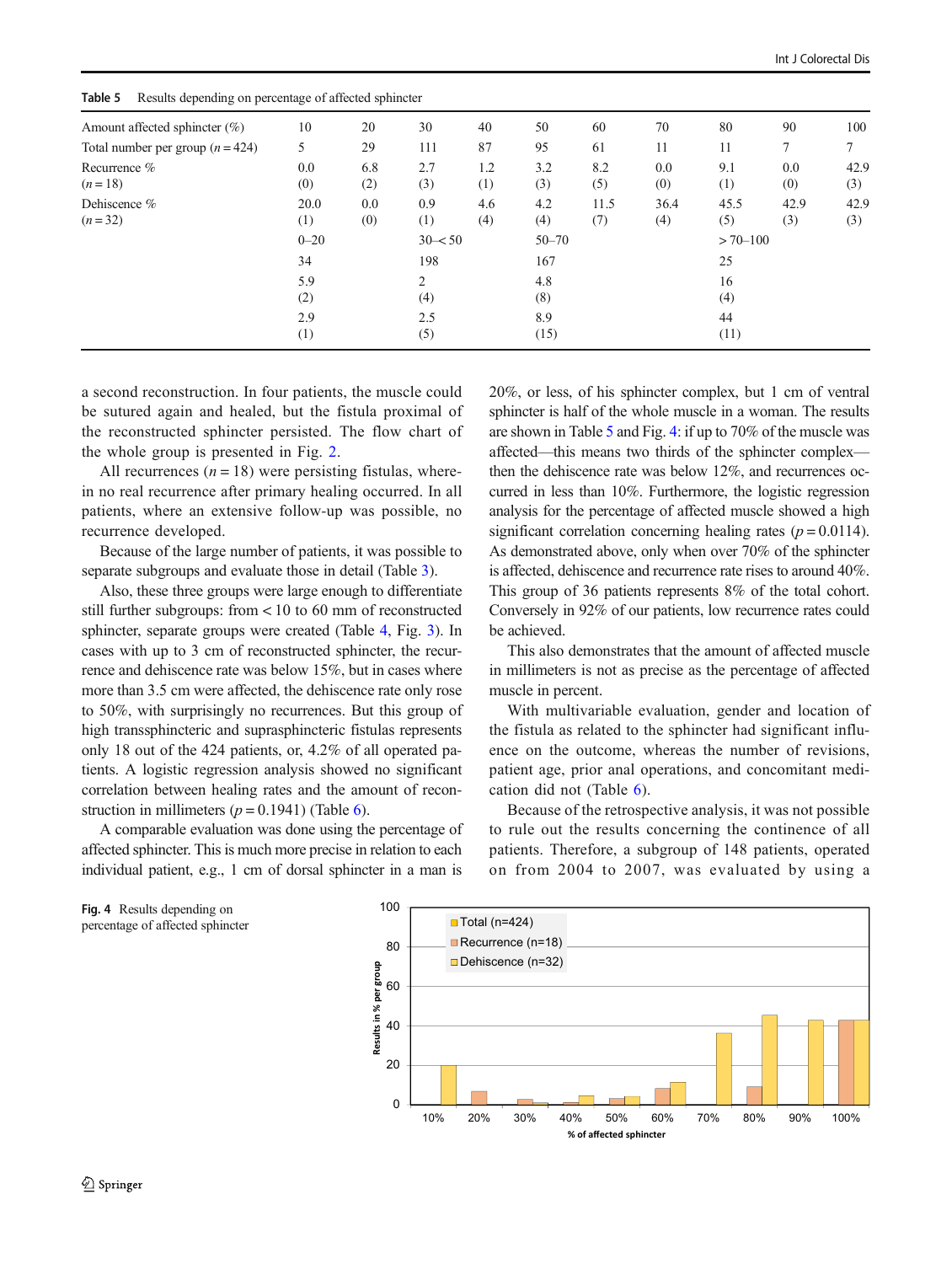<span id="page-6-0"></span>

| Table 6 |  | Results of multivariable analysis |  |  |
|---------|--|-----------------------------------|--|--|
|---------|--|-----------------------------------|--|--|

| Parameter                                                         | Statistical test            | $p$ value |
|-------------------------------------------------------------------|-----------------------------|-----------|
| Gender                                                            | Chi                         | 0.0465    |
| <b>CED</b>                                                        | Fisher                      | 0.6127    |
| Type of fistula                                                   | Trend                       | 0.0190    |
| Age                                                               | $t$ test                    | 0.9191    |
| OR time                                                           | $U$ test                    | 0.0016    |
| Amount of muscle (in mm)                                          | Logistic procedure $0.1941$ |           |
| Amount of muscle (% involved sphincter) Logistic procedure 0.0114 |                             |           |

questionnaire to evaluate their degree of continence (not validated). Even at baseline, before the operation, 9.6% reported some minor degree of continence disorders (Table [1](#page-1-0)). After the procedure, those patients' incontinence disorders were observed in 34 of those patients (23.0%), with 23 (15.5%) of those patients suffering from flatus incontinence, 10 (6.7%) from liquid incontinence, and 1 patient from solid stool incontinence (Table 7).

Seventy-five patients had undergone fistula operations for recurrence. In this subgroup, the primary healing rate was 74.6% (56 out of 75). The rate of postoperative dehiscence was elevated to 13 out of 75 (17.3%). Adding the results of the re-reconstruction to the healing rate, this reaches 88.0% (66 out of75).

# **Discussion**

In this large cohort of patients, it was possible to demonstrate the practicability of an until-now, rarely used procedure and to achieve very promising initial results, superior to those reported in advancement flaps, fibrin glue, or anal fistula plugs [\[1\]](#page-7-0). By using this technique, one normally fears the rupture of the muscle sutures, but this occurred only in 0 to 8% in the various studies—much less than expected  $[3-6]$  $[3-6]$  $[3-6]$ . In our experience, all of these insufficiencies could be repaired in a secondary operation, if performed in the first 2 to 4 postoperative weeks. So, this concern and fear—not present in other procedures, e.g., flap procedures—is altogether not neglectable but must be weighed against the benefit of a low recurrence rate, and it can be solved in a second operation. A rupture of the mucosal or anodermal sutures occurred in 30 to 40% without

| Table 7 |  | New onset of incontinence. |
|---------|--|----------------------------|
|         |  |                            |

| Incontinence disorder, $n$ (%) | 34/148 (22.97) |
|--------------------------------|----------------|
| Gases                          | 23 (15.54)     |
| Liquid                         | 10(6.75)       |
| Solid                          | 1(0.67)        |
|                                |                |

negative influence on the outcome, especially the healing of the sphincter muscle. Hull et al. were able to demonstrate that even the complete sphincter can be reconstructed with adequate results [\[7](#page-7-0)].

Today, the recurrence rate in transsphincteric anal fistulas is still quite high, but this problem is not yet solved by new procedures like plug operations or LIFT procedures. Fistulectomies with primary sphincter reconstruction have a lower recurrence rate compared to the aforementioned techniques [\[1,](#page-7-0) [5](#page-7-0), [8](#page-7-0)–[11\]](#page-7-0). In our study, the recurrence rate with fistulectomy and primary reconstruction was in the range of the results published by Roig et al. [[3](#page-7-0)] and Arroyo et al. [\[4](#page-7-0)] (9.7 and 8.5%, respectively). Perez et al. [\[9,](#page-7-0) [12](#page-7-0)] and Lux et al. [\[11\]](#page-7-0) observed an even lower recurrence rate of 6.0, 7.1, and 0.0%, respectively. However, the low recurrence rates may be attributed to the type of fistulas included in their studies. So far, the only randomized study [\[12\]](#page-7-0) comparing fistulotomy and sphincter reconstruction with advancement flaps reported a similar recurrence rate (7.1 versus 7.4%) in both groups after 36 months. This demonstrated very impressive results especially when considering that only high transsphincteric and suprasphincteric fistulas were included. As described before, this technique can also be used after other procedures have failed [[8](#page-7-0)].

To our knowledge, this is the first publication wherein the amount of affected sphincter muscle is evaluated in such a differentiated fashion. It was clearly demonstrated that the terms "transsphincteric" and "transsphincteric" cannot always be compared: a transsphincteric fistula with 70% (e.g., 3 cm) muscle involvement has a different outcome than a transsphincteric fistula with 30% (e.g., 1 cm) muscle involvement. Such an evaluation is only possible if you have access to a large cohort of patients who need treatment. But in all publications up until now, these are all incorporated into one group of transsphincteric fistulas. For further trials and publications, this differentiation must be taken into account when talking about results in fistula surgery. As mentioned above, a more precise description of transsphincteric fistulas is necessary to evaluate which procedure is suitable for which kind of fistula.

For those patients who had already undergone several past operations, and who were seeking a cure for a persisting fistula, a minor continence disturbance was considered to be acceptable. No patient in our group claimed a continence disorder on their own accord. Only after targeted questioning did the patients mention their issues with continence. So, in our daily practice, a patient's primary concern is fistula recurrence, and not incontinence. In the only randomized study comparing fistulotomy and sphincter reconstruction with advancement flaps, and postoperative incontinence [\[12](#page-7-0)], the result of the Wexner score (0.64 versus 0.48) was comparable—primary reconstructions did not show deteriorated sphincter functions as expected. Perez et al. were able to show that continence was improved after this reconstructive operation in